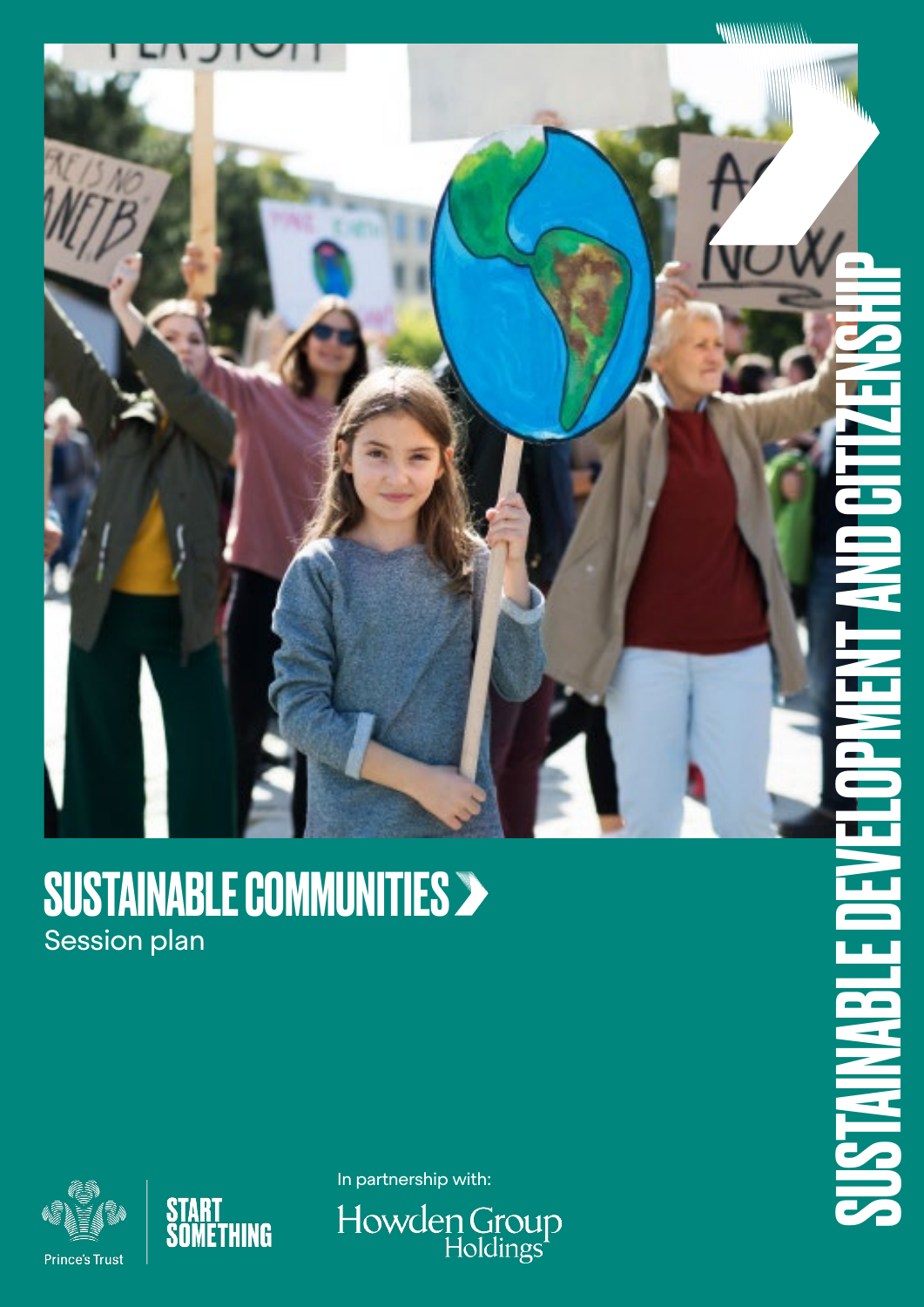### AT A GLANCE

This is the second session in the 'Sustainable Development and Citizenship' unit. This session explores what a good sustainable community may look like and takes a look at case studies. Learners will also develop their creativity and presentation skills.

Please note: The emerging nature of this topic means new evidence and information is being released every day. While we strive to keep this content up-to-date, we actively encourage you to incorporate any new and evidenced information that may arise.



#### CURRICULUM LINKS

- $\checkmark$  SMSC: values and ethics
- PSHE and citizenship: personal values



#### MATERIALS

- Internet access
- $\checkmark$  Sustainable communities resource
- $\checkmark$  Home activity worksheet
- $\checkmark$  Computers with internet access (optional)
- Pens, colour pens and paper

### LEARNING OUTCOMES

- $\blacktriangledown$  Identify the key features that define a sustainable community
- $\vee$  Explain some of the aspects of a sustainable community and how these are used in a real world context
- $\vee$  Develop visual and written communication skills to promote an activity or organisation



Howden Group

| <b>ACTIVITY</b>         | TIME          | PAGE |
|-------------------------|---------------|------|
| Introduction            | 5-10 minutes  | 03   |
| Sustainable communities | 20-25 minutes | 04   |
| Community case study    | 60 minutes    | 06   |
| Wrap up                 | 10-15 minutes | 07   |

#### WHO CREATED THIS SESSION PLAN?

This session plan was co-created with Justine Oakes. Justine Oakes CEnv, MIEnvSc, MIEMA is an environmental professional with over 25 years experience in both the public and private sector. She is currently the Sustainability Manager at the University of Suffolk and Business and Research lead for the Suffolk Sustainability Institute. Working in partnership with local and national sustainability initiatives, the University of Suffolk is a transformational university, absorbing the best of UK University traditions and aligning them with a modern world of employment and entrepreneurship.





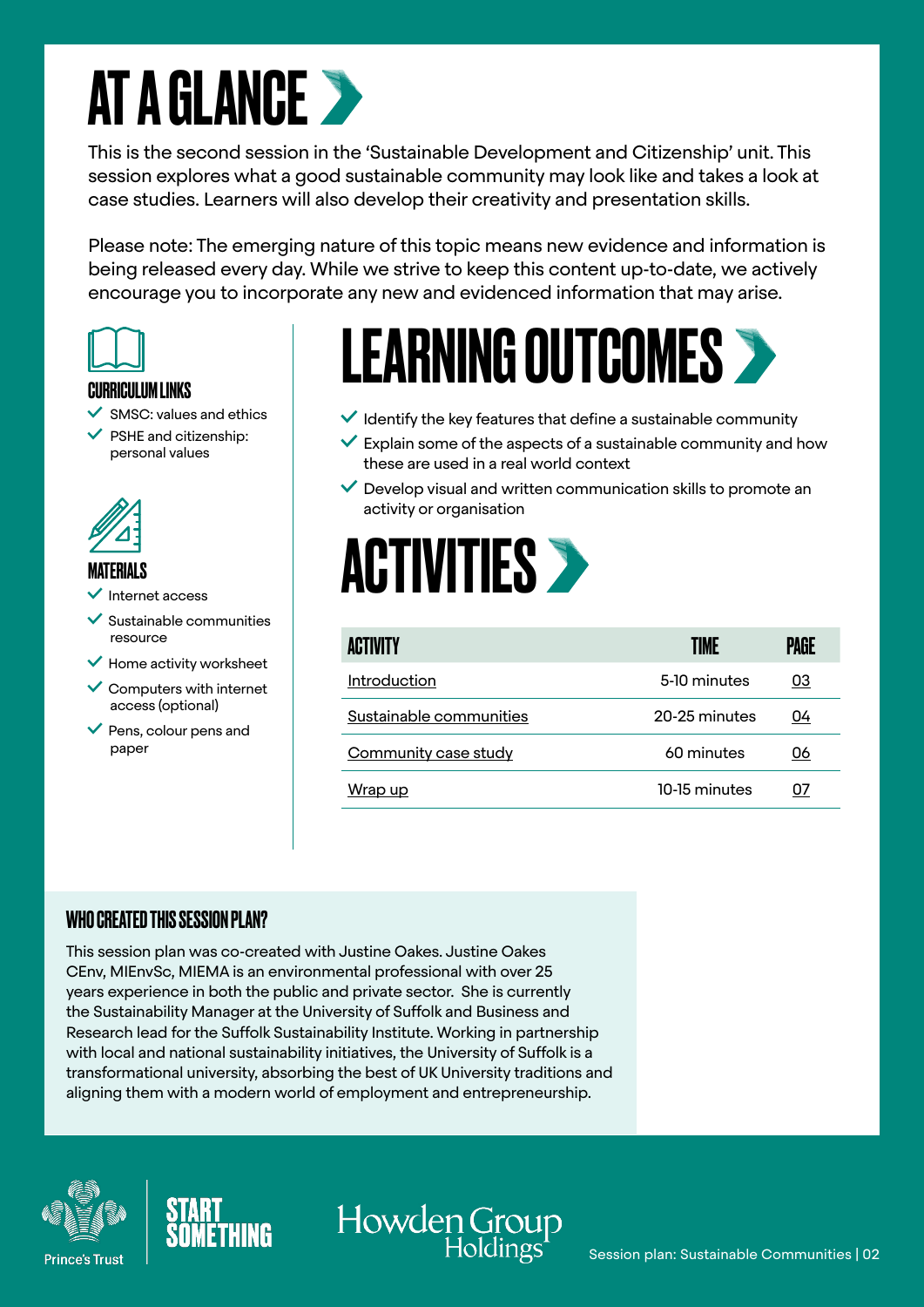### <span id="page-2-0"></span>INTRODUCTION >



#### TIME REQUIRED

5-10 minutes



#### **MATFRIALS**

 $\checkmark$  Completed home activity worksheets (from previous session)

### ACTIVITY STEPS >

- 1. Explain to the learners that in today's session you will be looking at what a good sustainable community may look like.
- 2. Ask the learners to share what they found out about the groups they researched for the home activity in the previous session. You could ask:
	- Which group did you research?
	- What does the group do to try and make the world more sustainable?
	- Why is their work important?
	- What did you like most about the group you researched?





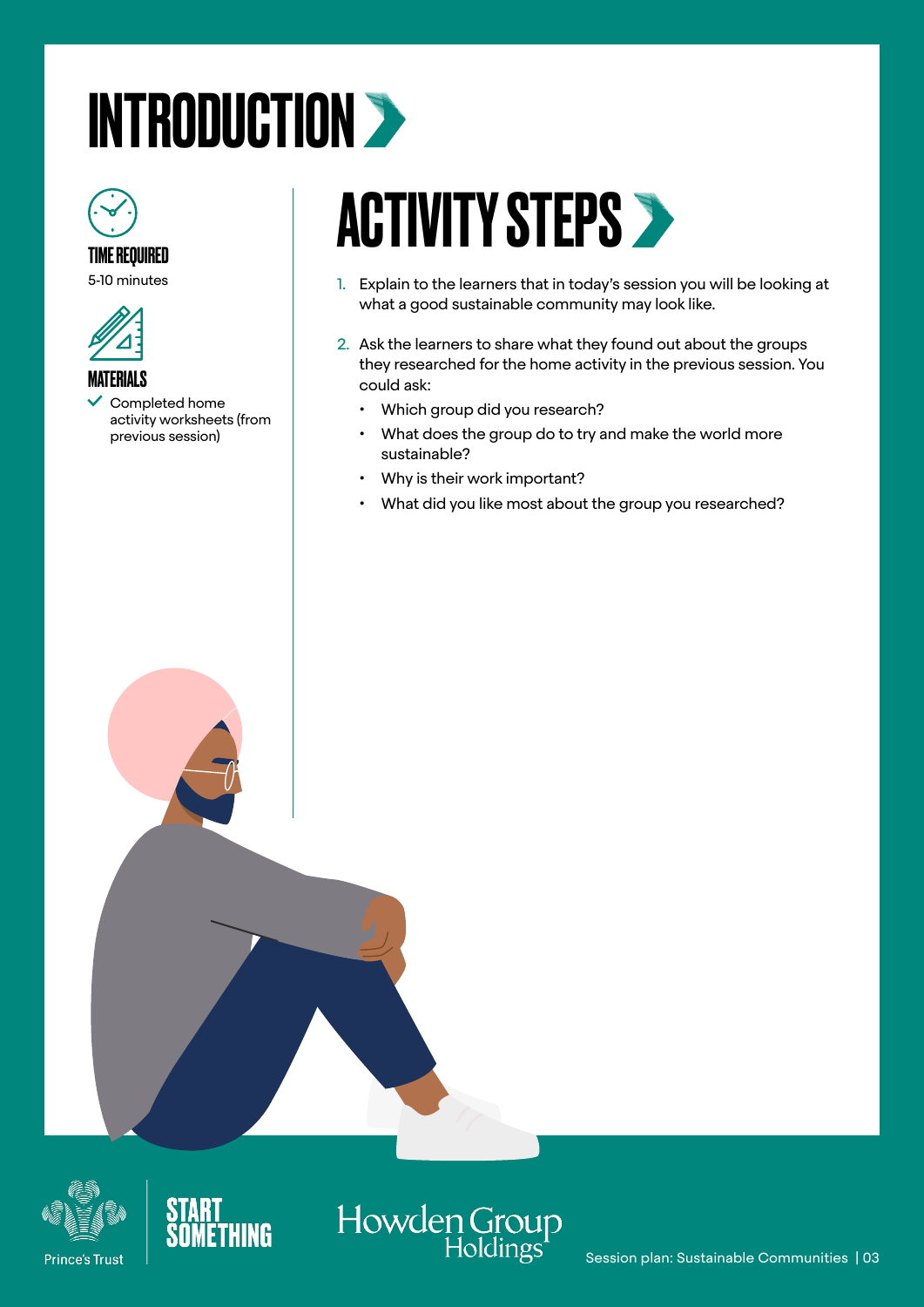# <span id="page-3-0"></span>SUSTAINABLE COMMUNITIES



### TIME REQUIRED

20-25 minutes



 Sustainable ocmmunities resource

## **ACTIVITY STEPS >**

- 1. This activity introduces the concept of sustainable communities and starts to explore what a good sustainable community might look like.
- 2. You can start this discussion by showing the learners the images in the 'Sustainable comunities resource' which show a range of sustainable communities.
- 3. Whilst looking at the images, you could ask the learners:
	- What do you notice about the images?
	- Do these communities have things in common?
	- Do these look like places that they might like to live? Why?
- 4. Explain that sustainable communities are places where people want to live and work, now and in the future. They meet the many needs of existing and future residents and protect or improve the environment and peoples' lives.
- 5. Ask the learners:
	- What things do you think a good community should have?
	- What type of things make somewhere nice to live and work in?

You can help generate discussion by talking about the features of a sustainable community listed below.

| I UKES UF A SUSTAINARI F<br>COMMUNITY | <b>WHAT THIS MEANS</b>                                                                                                                                                                                                                                                                                                                                               |
|---------------------------------------|----------------------------------------------------------------------------------------------------------------------------------------------------------------------------------------------------------------------------------------------------------------------------------------------------------------------------------------------------------------------|
| Active, inclusive and<br>safe         | Creates a sense of community identity and belonging, with respect<br>and engagement with people from all cultures, background and<br><b>beliefs</b><br>Opportunities for cultural, leisure, community, sport and other<br>activities, for all ages<br>Low levels of crime, drugs and antisocial behaviour with visible,<br>effective and community-friendly policing |
| Thriving                              | Good jobs and training opportunities<br>Lots of benefits and opportunities for the local community<br>A strong business community<br>Attractive town centres                                                                                                                                                                                                         |



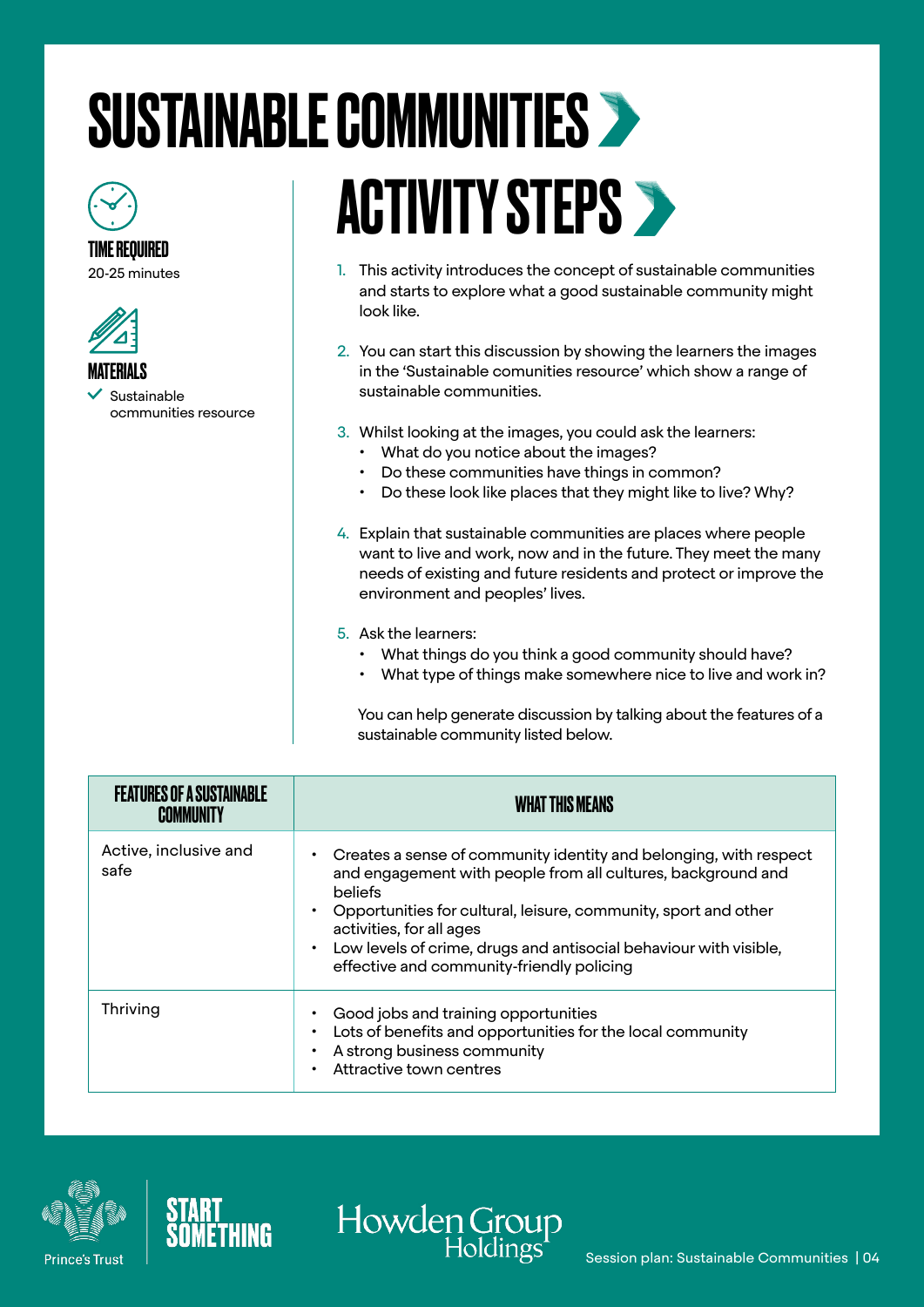| <b>FEATURES OF A SUSTAINABLE</b><br><b>COMMUNITY</b> | <b>WHAT THIS MEANS</b>                                                                                                                                                                                                                                                                                                                                                                                                                                                                                                                                                |
|------------------------------------------------------|-----------------------------------------------------------------------------------------------------------------------------------------------------------------------------------------------------------------------------------------------------------------------------------------------------------------------------------------------------------------------------------------------------------------------------------------------------------------------------------------------------------------------------------------------------------------------|
| Well run                                             | Leadership that ensures inclusive, active and effective participation<br>$\bullet$<br>by individuals and organisations<br>Engagement with the community at neighbourhood level, including<br>$\bullet$<br>capacity building to develop the community's skills, knowledge and<br>confidence<br>Partnerships between different groups<br>$\bullet$<br>An inclusive, community and voluntary sector<br>$\bullet$<br>A sense of values, responsibility and pride                                                                                                          |
| Environmentally<br>sensitive                         | Energy efficienct and uses renewables<br>Protects the environment, by minimising pollution on land, in water<br>$\bullet$<br>and in the air<br>Reduces waste and disposes of it safely<br>$\bullet$<br>Makes good use of natural resources<br>$\bullet$<br>Protects and improves wildlife<br>$\bullet$<br>Creates opportunities for walking and cycling<br>$\bullet$<br>Reduces noise pollution<br>$\bullet$<br>Has pleasant public spaces<br>$\bullet$                                                                                                               |
| Well designed, built<br>and connected                | A positive 'feeling' for people and local distinctiveness<br>User-friendly public and green spaces for everyone, including<br>$\bullet$<br>children and older people<br>Diverse, affordable homes<br>$\bullet$<br>High quality buildings, using materials which minimise negative<br>$\bullet$<br>environmental impacts<br>Buildings and public spaces which promote health and are<br>$\bullet$<br>designed to reduce crime and make people feel safe<br>Accessibility of jobs, key services and facilities by public transport,<br>$\bullet$<br>walking and cycling |
| Well served                                          | Well-performing local schools, further and higher education<br>$\bullet$<br>institutions, and other opportunities for learning<br>High quality local healthcare and social services<br>High quality services for families, children and older adults<br>A good range of affordable public, community, voluntary and private<br>services                                                                                                                                                                                                                               |
| Fair for everyone                                    | Recognises everyone's individuals' rights and responsibilities<br>Respects the rights and dreams of others (both neighbouring<br>communities, and across the wider world)<br>Considers the needs of future generations in current decisions and<br>$\bullet$<br>actions                                                                                                                                                                                                                                                                                               |





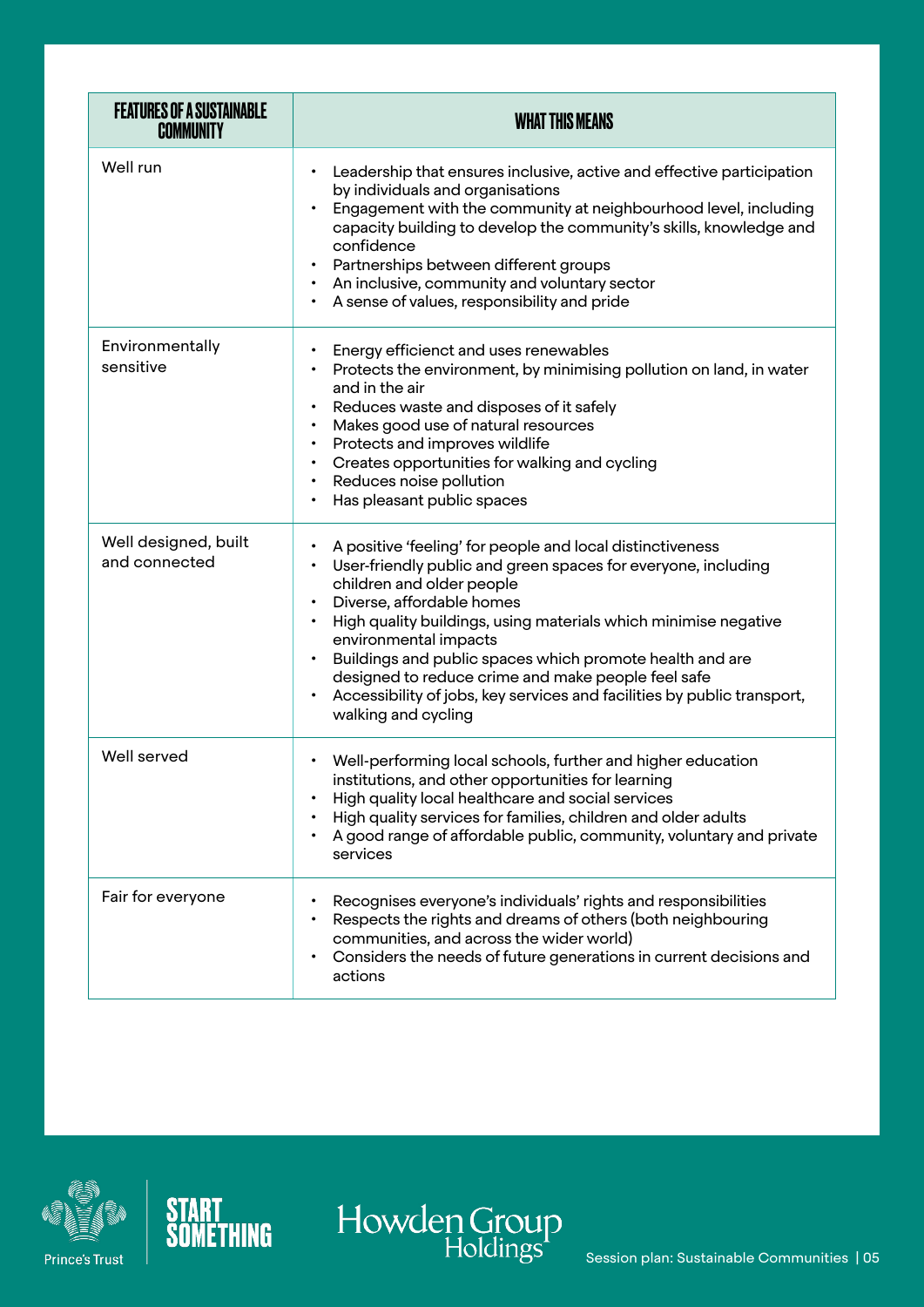### <span id="page-5-0"></span>COMMUNITY CASE STUDY >



TIME REQUIRED 60 minutes



#### **MATFRIALS**

- Moss Side community allotment video: [https://](https://youtu.be/gL1JGNqPjIo) [youtu.be/gL1JGNqPjIo](https://youtu.be/gL1JGNqPjIo)
- $\checkmark$  Growing community, Moss Side community garden video: [https://](https://youtu.be/o_gaAiyDxPE) [youtu.be/o\\_gaAiyDxPE](https://youtu.be/o_gaAiyDxPE)
- $\vee$  Moss Side community [allotment website](https://mosssidecommunityallotment.wordpress.com/about/)
- Moss Side community [allotment](https://www.facebook.com/groups/mosssidecomallotment/?ref=ts) Facebook page
- $\checkmark$  Computers with internet access (optional)
- $\vee$  Pens, colour pens and paper

## **ACTIVITY STEPS >**

1. Explain to the learners that the Moss Side community allotment is run by and available to local people who are interested in growing organic food, whilst at the same time growing the community.

Located in an area in Manchester that was once wasteland, their aim is to be self-sufficient and to distribute free food to members and the low waged of their diverse community.

- 2. If possible, play the learners the Moss Side community allotment videos. After you have played the videos, ask the learners what they think of the initiative and why it would be beneficial to the community and environment.
- 3. If the learners have access to computers and the internet, give them the links to the websites that have more information about the Moss Side community allotment. If they don't have such access, visit the websites before the session and print off some relevant pages for them to use.
- 4. While reading about the allotment, learners should aim to record 3-5 key facts about it and the benfits of taking part.
- 5. In pairs or groups, learners should use the information they have collected to either:
	- Create a poster for Moss Side community allotment, giving people information about the project or showing the benefits of taking part
	- Design and write an Instagram post for Moss Side community allotment, giving people information about the project or showing the benefits of taking part

Learners could do this either with paper and pens or on a computer.

- 6. The pairs/groups should present their posters/posts to the rest of the group. Encourage other pairs/groups to ask questions and feedback something they like about their poster/post or presentation.
- 7. End this activity by discussing what the learners like about the community allotment and how it's benefical to the environment.

Howden Group